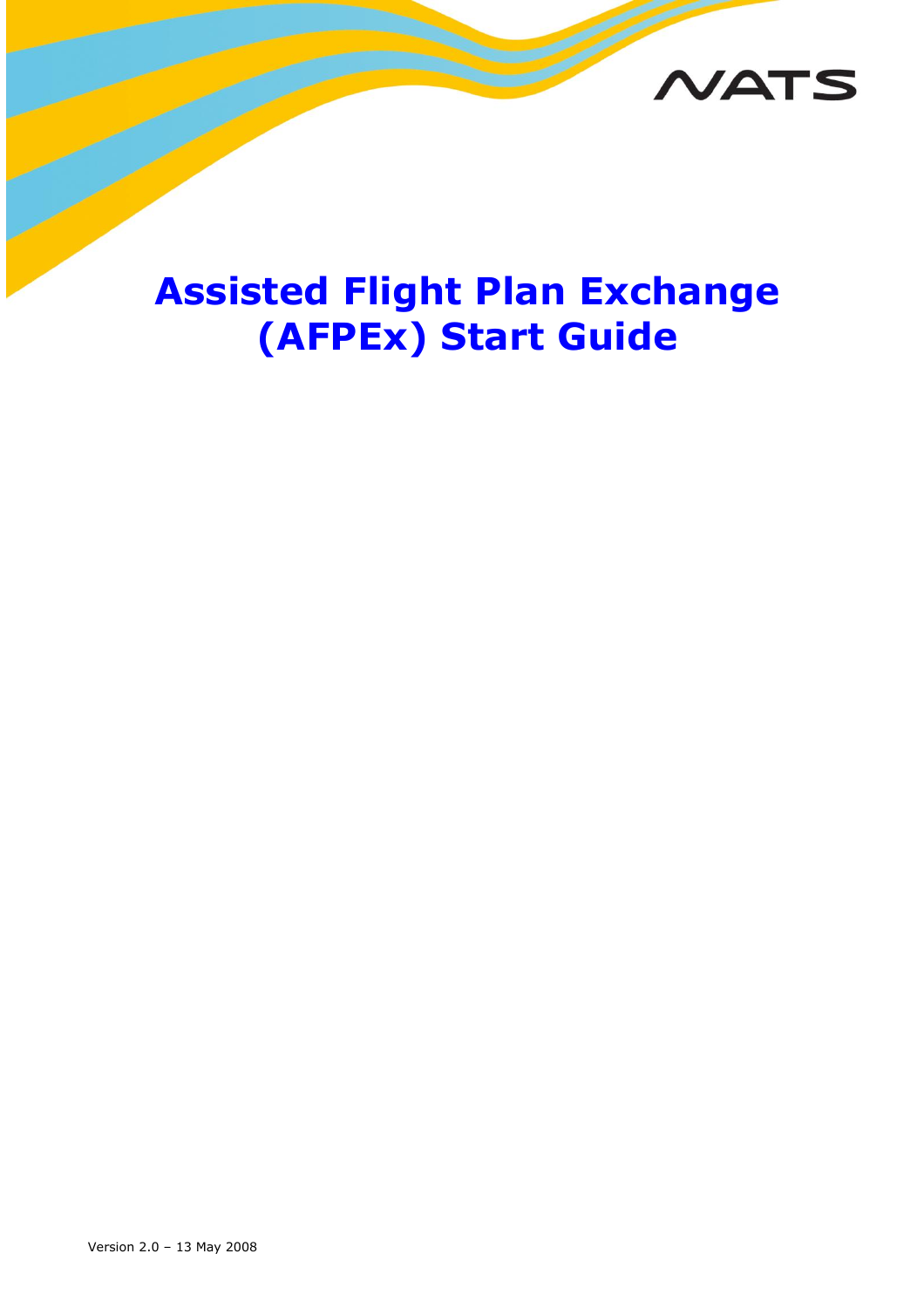### Introduction

Welcome to the AFTN Flight Plan Exchange (AFPEx) Quick Start Guide. This guide should only be used as a "quick reference" and has been designed to assist you in the basic functions of the AFPEx application. A fully comprehensive Operators Manual is accessible within your Mailbox under the **Help** menu. This guide describes the initial login process, password/passphrase changes, message reception, creation and transmission.

The system has a number of functions available to assist the user in the compilation of messages. It indicates the mandatory fields that are to be completed and checks each message for accuracy and format before allowing it to be sent into the AFTN network.

A 24 hour Helpdesk is available to all users and contact information is provided at the back of this guide.

### Minimum System Requirements

The following are the minimum system requirements that should be installed on your PC to enable access to the AFPEx Application:

500MHz P4 processor (CPU) or equivalent 512MB system memory (RAM) 56Kb/s network access to the internet Graphics card capable of 1024x768 resolution Java SE version 6 software installed

Note: You may need to ensure that the Java WebStart application (part of Java SE 6) is enabled as part of your local security policy. Please note that some Apple operating systems do not currently support Java SE 6.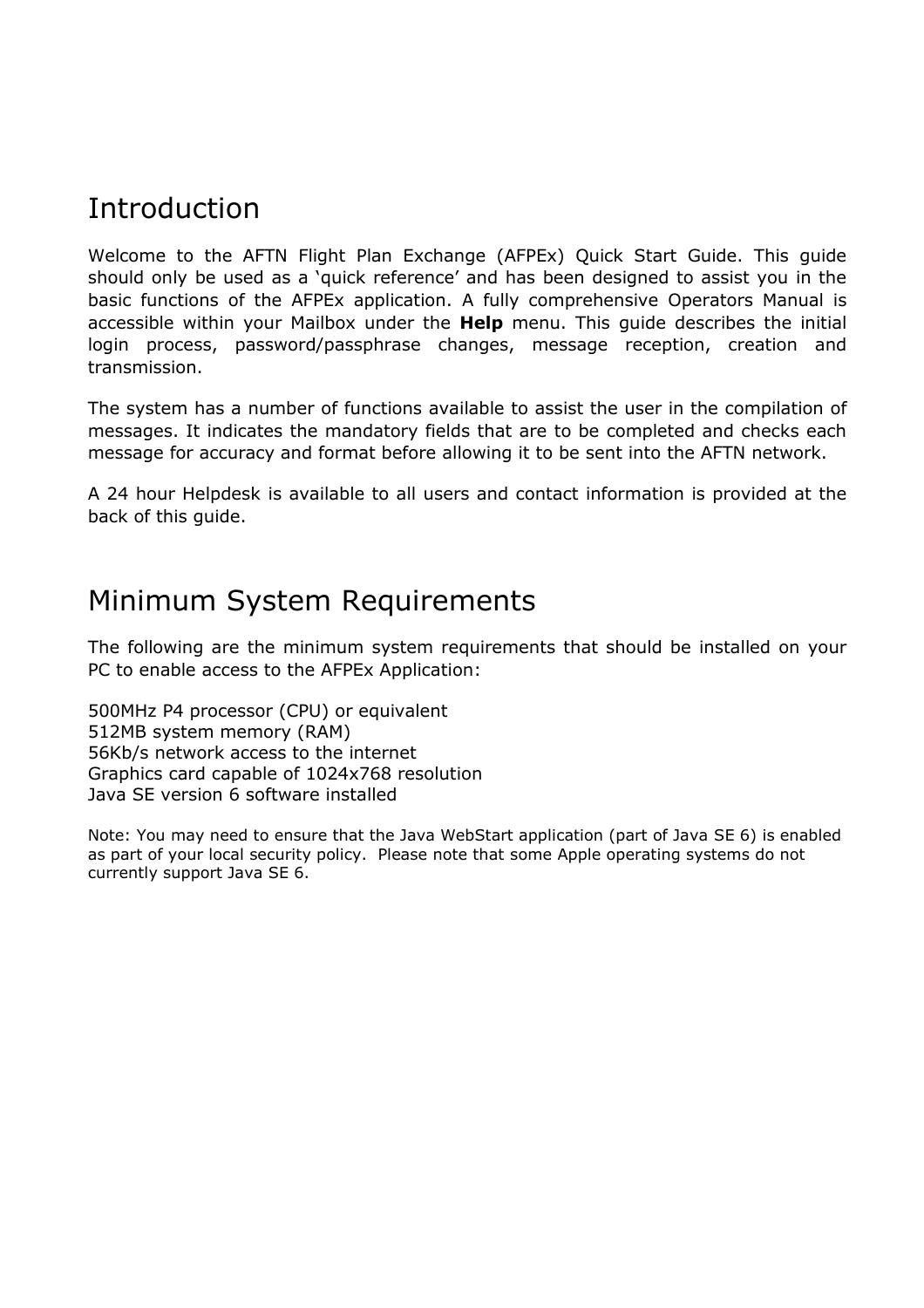## **Logging on**

**Logging on:** Open your web browser (e.g. Internet Explorer) and enter the AFPEx home page address **[www.flightplanningonline.co.uk](http://www.flightplanningonline.co.uk/)** in your command line and press the return key. Select "**Login'**. (AFPEx loadshares, so please only bookmark the above address).



| <b>NATS AFPEx Terminal</b>                                        |                           |
|-------------------------------------------------------------------|---------------------------|
| ATS<br>Eile<br>System<br><b>ATFM</b><br>Retrieval<br>Help<br>View | COMSOFT                   |
|                                                                   |                           |
| <b>NATS AFPEx Terminal</b>                                        |                           |
| Please fill in username, and password.                            |                           |
| Username OPS2                                                     |                           |
| Password<br>                                                      |                           |
| ® Login                                                           |                           |
|                                                                   |                           |
|                                                                   |                           |
| Pending: 0   Not Logged In   A   R  <br>S: D                      | AI: 0 2007.08.02-10:36:01 |

Enter your **Username** and your **Password**, and Select a **Passphrase** (if required) and click Login. The Passphrase should contain 7 letters and can include numbers and a mixture of Upper and lower case characters. It may not consist of a simple character sequence or be the same as your password. Choose from the drop-down list. Future logins will only request 3 characters from this Passphrase and these must be selected from the dropdown menu within the time-out period.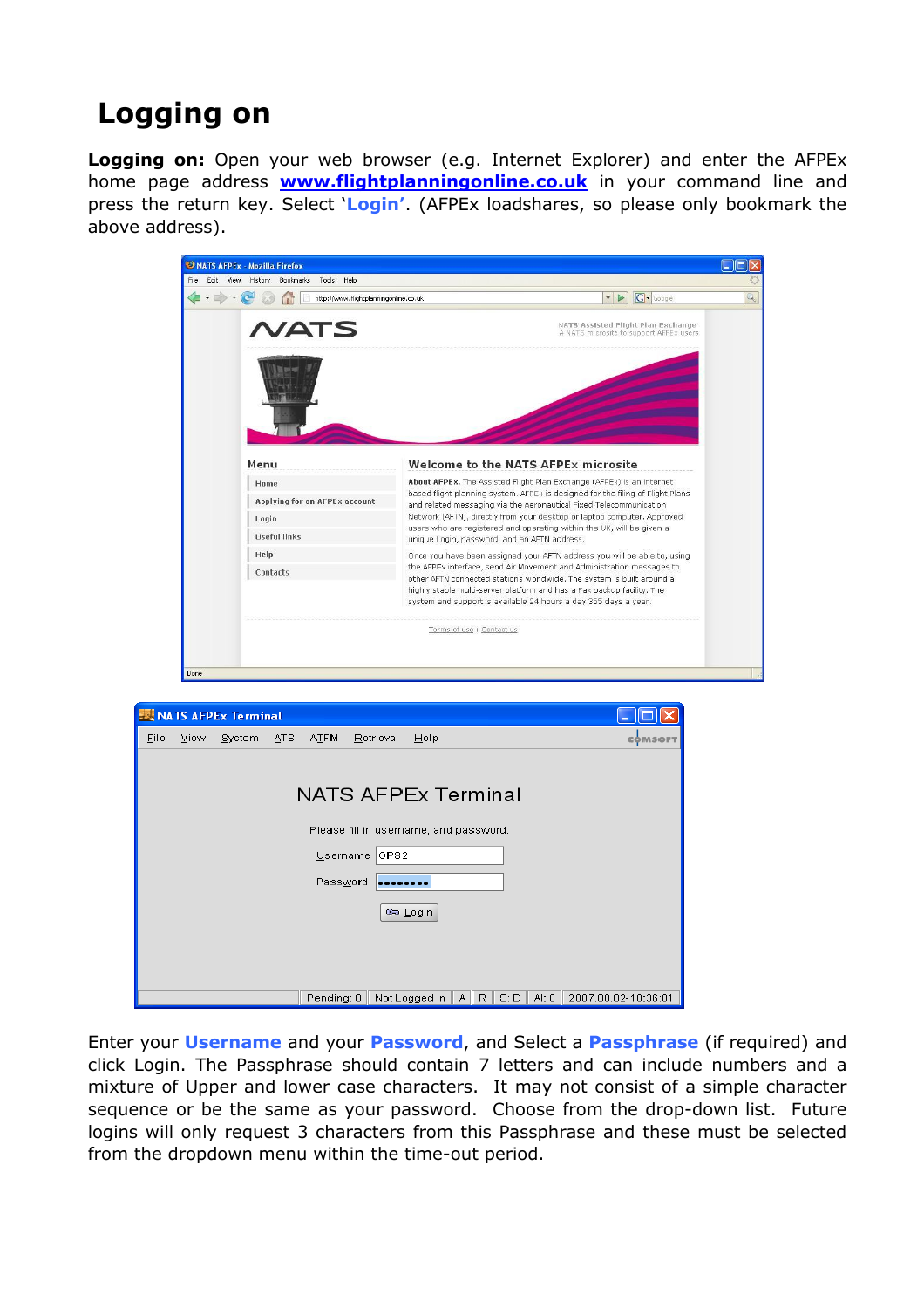Accept the AFPEx terms and conditions of use as failure to do so will result in access to the AFPEx application being refused.

Check the "**Accept**" box and click "**Login**".

### Changing Initial Password

After initial logon to AFPEx, for security purposes your password must be changed. The following is a list of limitations that your new password must adhere to:

- It must be at least 8 characters in length
- It must include at least one uppercase letter, one lowercase letter and one number
- It cannot contain a word that appears in the English dictionary that is four letters or greater

#### **To change your password:**

- Click **System** on the toolbar then select **Change Password** from the dropdown list
- Input your 'Old Password' the one supplied on your email for initial login
- Input your new password and repeat as appropriate. A dialogue box will appear if your new password has not been accepted by the system detailing the error.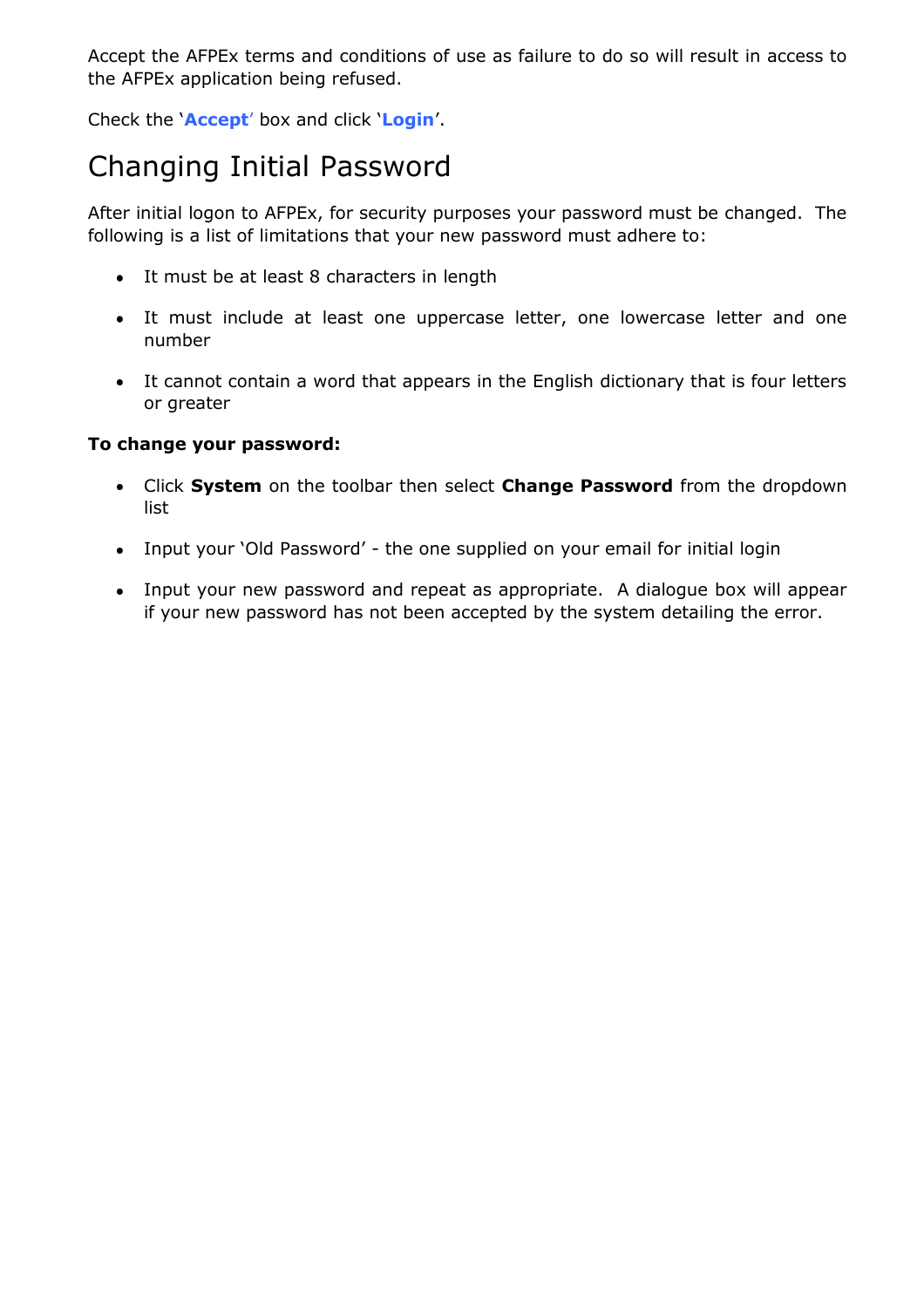## **Pending Messages**

Once logged on, your pending message screen will be displayed (click **View** from the toolbar and select **Pending Messages** from the dropdown if you exit this screen). This screen displays all unacknowledged messages that have been received by your mailbox. Each message can be opened by double clicking on it or highlighting it, then

clicking on the icon at the top left of the screen ( $\boxed{2}$ )

| NATS AFPEx Terminal     |                                      |                                   |            |                                                          |
|-------------------------|--------------------------------------|-----------------------------------|------------|----------------------------------------------------------|
| Eile<br>View<br>System  | ATS                                  | <b>ATFM</b><br>Retrieval          | Help       | COMSOFT                                                  |
| 酓<br>$\infty$<br>q      | ê.<br>$\sum_{i=1}^{n}$               | $\sum_{i=1}^{n}$<br>⊠<br><b>A</b> |            | 10:52:50                                                 |
| <b>Pending Messages</b> |                                      |                                   |            | You have 2 pending messages.                             |
| Monitored               | Prio                                 | Time                              | Type       | Message                                                  |
| <b>EGTESTAB</b>         | $\overline{\mathsf{M}}$ GG           | 02 10:50                          | <b>FRE</b> | <b>HELLO NATS</b>                                        |
|                         | $\overline{\mathsf{M}}$ GG           | 02 10:51                          | <b>FRE</b> | WE ARE MIGRATING TO COMSOFT'S CADAS SYSTEM)              |
|                         | ∗▼                                   |                                   |            |                                                          |
|                         | LYA1814 021049<br><b>GG EGTESTAB</b> |                                   |            |                                                          |
|                         | 021050 EGTESTAB                      |                                   |            |                                                          |
|                         | HELLO NATS                           |                                   |            |                                                          |
|                         |                                      |                                   |            |                                                          |
|                         |                                      |                                   | Pending: 2 | B<br>AI: 0<br>TSTOPS/OPS2<br>7S:1<br>2007.08.02-10:52:50 |

### **Acknowledging Messages**

All messages must be "Acknowledged" once actioned. They are stored in your "Message Folders" (Click **View** on the toolbar and select **Message Folders** from the dropdown). All inbound and outbound messages will be kept here for a period of 30 days, after which they will automatically be discarded by the system.

**To acknowledge a message:** Highlight the required message(s) then click the icon at the top of the screen depicted by a green tick and envelope.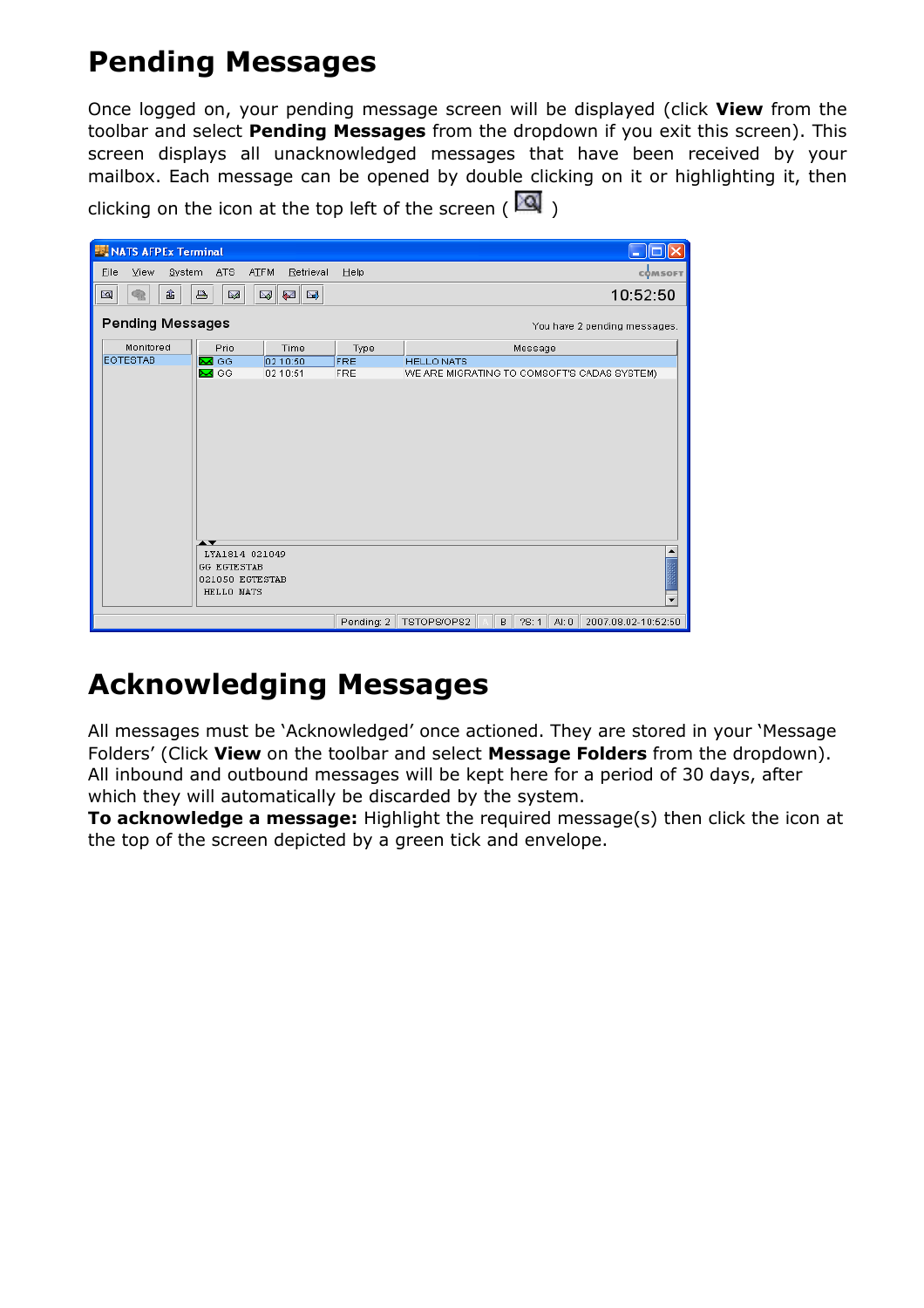## **Creating an FPL Message**

To create a new FPL, select **ATS** from the toolbar, then **FPL** from the drop down list. An empty FPL form will then be presented.

| View Edit<br>Help<br>File             | NATS                                                                                                              |
|---------------------------------------|-------------------------------------------------------------------------------------------------------------------|
| Á.<br>哅<br>₩<br>$\sqrt{2}$            |                                                                                                                   |
| Missing equipment                     |                                                                                                                   |
| Addressees<br>Prio.                   |                                                                                                                   |
| LFABZPZX<br>$FF -$                    |                                                                                                                   |
| Originator<br>Filing Time<br>EGLLZPZX | Bell<br>Address To IFPS<br>Full Addressees List<br>Æ.<br>* Extra Addr.<br><b>Extended Header</b>                  |
|                                       |                                                                                                                   |
| TEST7<br>7/Aircraft ID                | <b>SSR</b>                                                                                                        |
| $I -$<br>8/Flight Rules               | Type of Flight                                                                                                    |
| 9/Number                              | Wake Turbulence  L<br>Type of Aircraft   L200                                                                     |
| 10/Equipment                          | 1 <sup>2</sup>                                                                                                    |
| ZZZZ<br>13/ <u>D</u> eparture         | 1134<br>Time                                                                                                      |
|                                       | F190                                                                                                              |
| NO240<br>15/Speed                     | Altitude/Level                                                                                                    |
| Route<br>DCT HASTINGS DCT             |                                                                                                                   |
| 16/Destination   LFAB                 | Total EET 0632<br>Alternate<br>2nd                                                                                |
| 18/ <u>O</u> ther                     | DEP/SCADGHILL DOF/071210                                                                                          |
| Activate supplementary information    | Item 19 information is not part of message body                                                                   |
|                                       | UHF VHF ELT                                                                                                       |
| 0900<br>19/Endurance                  | Person on Board TBN<br>Emergency Radio<br>٧<br>E  <br>ΙU<br>POLAR DESERT MARITIME JUNGLE<br>LIGHT FLUORES UHF VHF |
| 5<br>Survival Equipment               | P <br> M <br>Jackets<br>F<br>٧<br>D<br>L                                                                          |
| Dinghies<br>ID.                       | Number<br>Cover $\boxed{C}$ Colour<br>Capacity                                                                    |
| Colour and Markings                   |                                                                                                                   |
| Remark<br>N                           |                                                                                                                   |
| J SMITH<br>Pilot                      |                                                                                                                   |
| Filed By HEATHROW_FBU                 | <b>HEATHROW</b><br>User HEATHROW_FBU<br>Group                                                                     |

Fill out the form as required, making use of the online assistance. All mandatory fields are highlighted with a red  $[x]$ . Hovering over or right-clicking text boxes provides assistance/advice to what should be entered. If invalid data is entered then the red  $\left[\mathbf{x}\right]$ will remain until valid data is entered.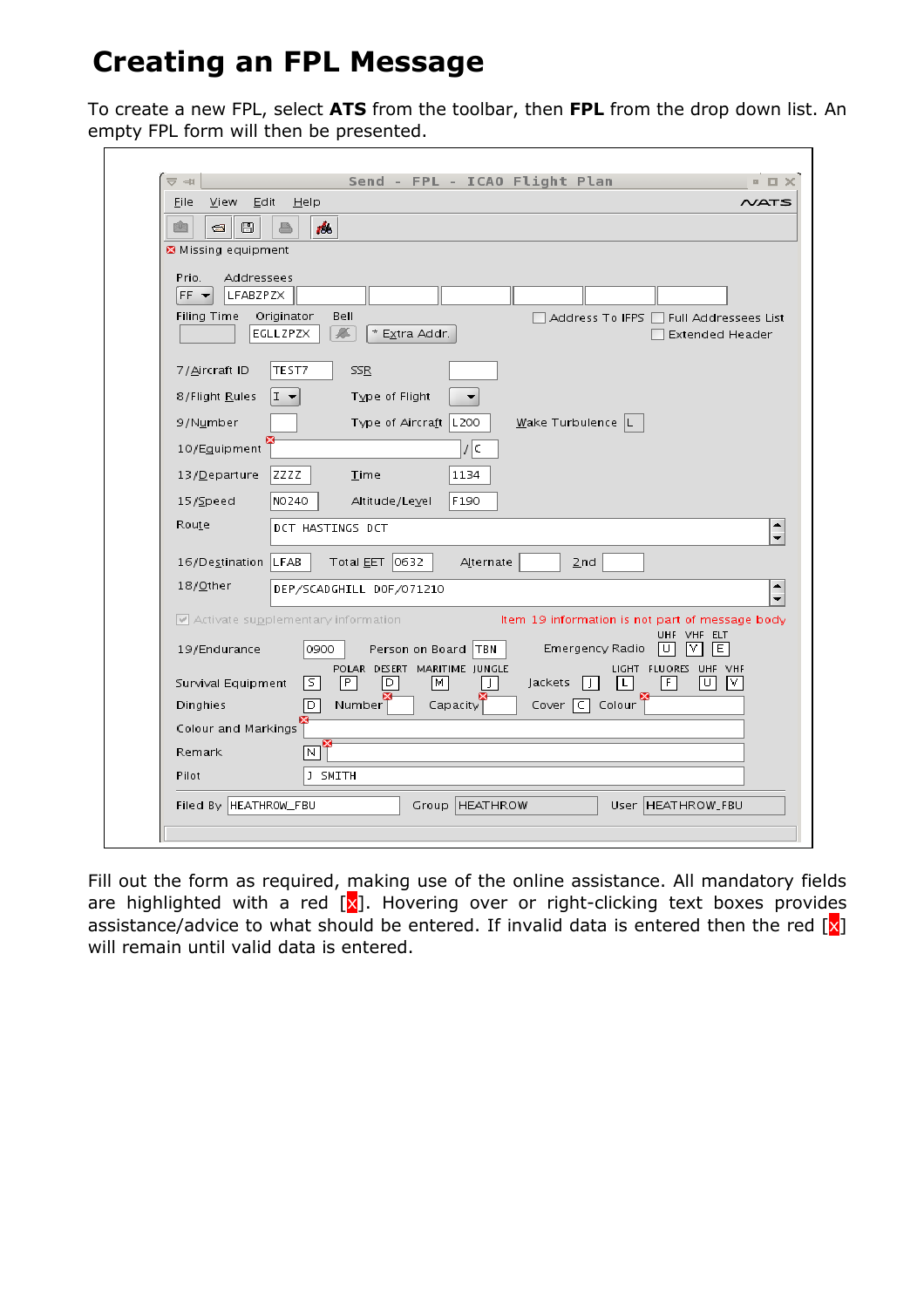**NOTE:** AFTN regulations state that the maximum message text length (excluding message addressing) must be no more than 1800 characters in length. The AFPEx application is currently being changed to stop messages exceeding this being produced by default. However, as an interim measure, if a message you are producing exceeds 1800 characters in the message text, then it must be split into separate messages no larger than 1800 textural characters in size. If this is not done, the message will reject at the AFTN message switch resulting in a Service message being sent back to the originator. The service message will state that the message is over sized and should be re-submitted in the correct format.

Please note, that the FPL Form defaults to settings for an IFR flight. Remember to select the correct Flight rules in item 8. The addressing assistance provided is dependant on the correct flight rules being selected.

### **Message Addressing**

#### **FPL Messages**

As soon as you open up the FPL message template, AFPEx automatically enters your default originator address into the Originator field and fills the Departure field with your default aerodrome designator (this will be set up by CACC NATS depending on the details you have given on your initial application form).

Depending on the type of flight rule entered, the system will automatically enter some mandated AFTN addresses. If the type of flight selected is Instrument Flight Rules ('I' in field 8) then the IFPS addresses are automatically entered into the Address line.

If Visual Flight Rules ("V" in field 8) is selected, the system will enter the appropriate VFR AFTN addresses for the departure, destination, first alternate airfields etc that have been entered in fields 13 and 16. The operator **must add** all further addresses with regards to the FIR boundaries being entered or crossed. AFPEx has simplified this addressing for VFR flight planning purposes by creating a set of Collective Addresses exclusively for AFPEx Users. Using the method described below simply select the Departure country, any country overflown and destination country. Also check the Departure destination and alternate Airfields on the dropdown list for any further domestic requirements. This is achieved by:

- Right clicking on a blank addressee field on the FPL template
- Select VFR Addressing
- Select every region that the flight will be passing through.

**Please Note: Please ensure the London and Scottish FIRs are not overlooked. They require to be notified of the flight if your flight passes through the Scottish or London FIRS. This list also includes other domestic addresses that may be required, for example, flights to Blackbushe should also be addressed to Farnborough. By selecting Blackbushe from the dropdown list Farnborough AFTN address will be added to the address line of the flight plan.**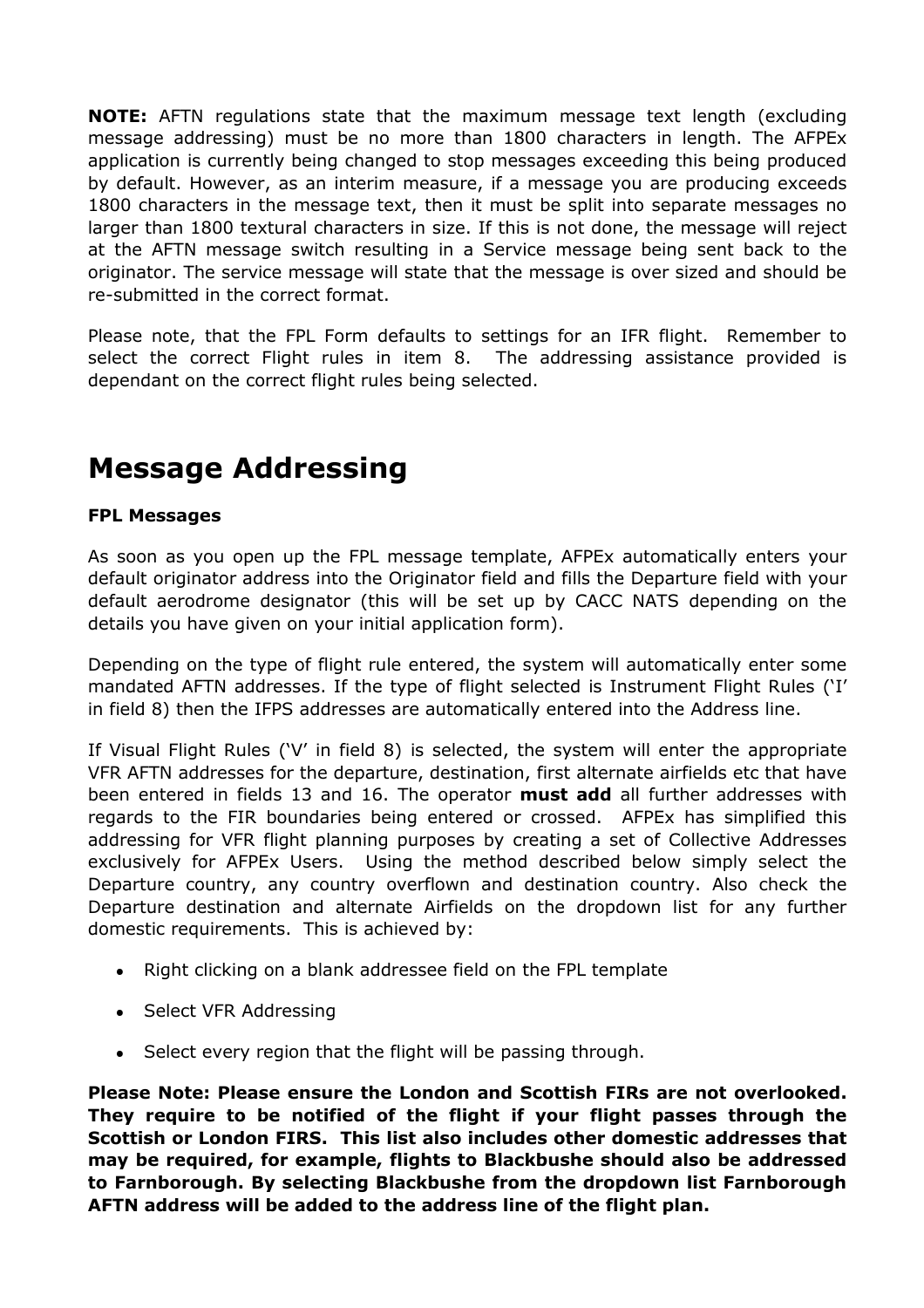"Y' and 'Z' flight rules allow the user to select a mixture of both the required IFR and VFR AFTN addresses for mixed flight rules. The system will add the addresses in a combination of the 'I' and 'V' options as described earlier. It is the pilot's responsibility to insure that any FPL message is addressed correctly and you can manually add/delete the AFTN addresses as required.

#### **ATFM Messages**

When preparing ATFM messages, the AFPEx system will automatically enter the IFPS ATFM AFTN addresses into the first field and the user can add/remove as required.

For both FPL and ATFM the form defaults to display 7 boxes for entering AFTN addresses. Should it be necessary to add more addresses, check the box "Full Address List' and an additional 14 boxes will appear (Total 21). 21 AFTN addresses is the maximum number allowed on each message transmission.

If, for example, the flight rules on an FPL need to be changed and the system attempts to add in excess of 21 addresses automatically, a '"Pop Up"' menu will be displayed advising the user to drop one or more of the AFTN addresses. Should this happen, the user should remove a number of addresses to leave on 21 and then re-produce the FPL including the addresses that were removed. Should this occur, you can call the Helpdesk for guidance if required.

**Note: The Central Flow Management Unit (CFMU) will SEND ACKNOWLEDGEMENT and/or REJECTION messages in reply to all your SENT messages for IFR flights. Please REGULARLY check your pending messages after sending a flight plan or related message, as responses from you may be required.**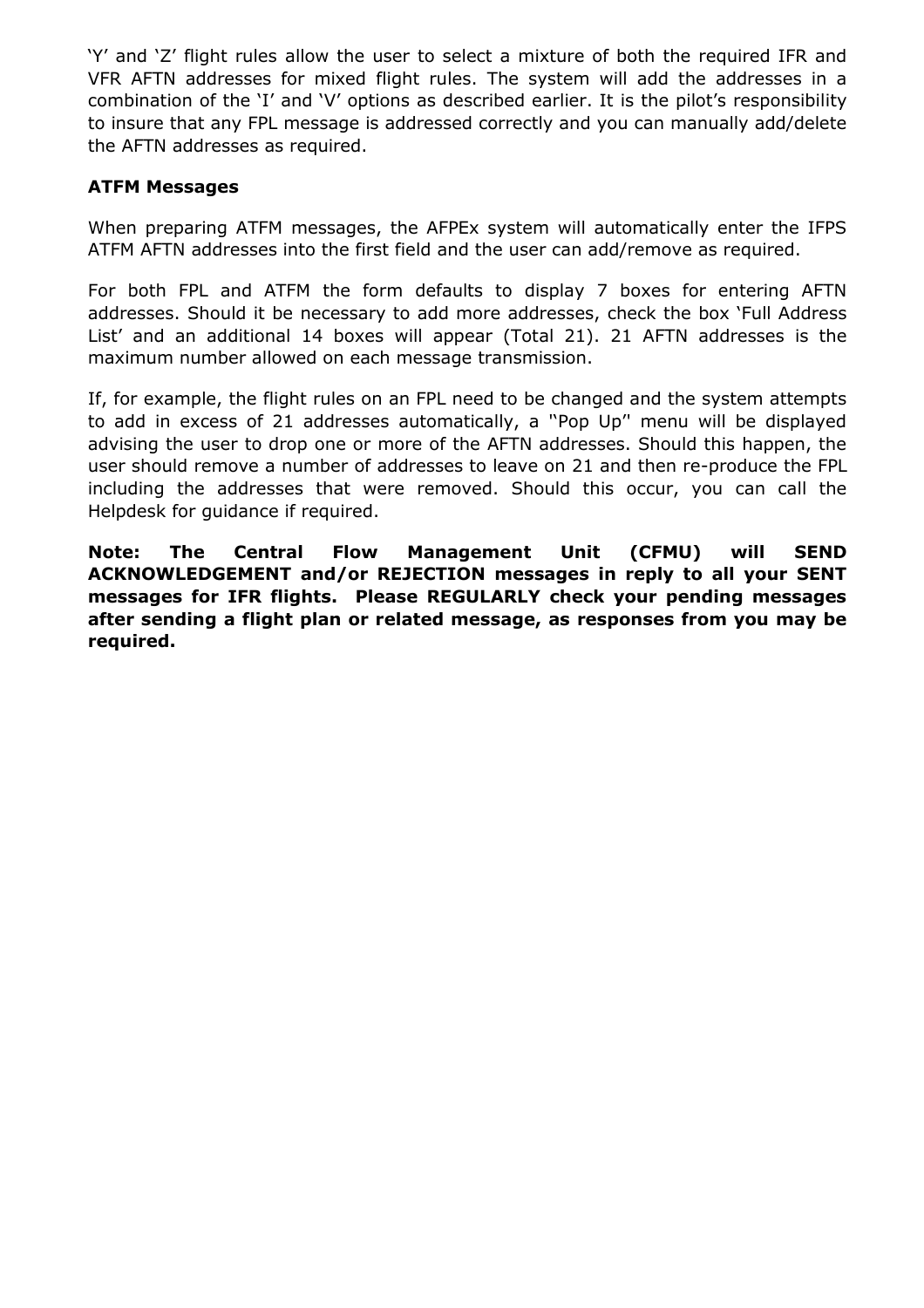## **Assisted Field Entry Tables**

There are a number of tables contained within AFPEx to assist in the compilation of the FPL messages as follows:

#### **Type of Aircraft (Field 9)**

| Aircraft Type Name |                        |                 |                  |  |
|--------------------|------------------------|-----------------|------------------|--|
| L <sub>2</sub>     |                        |                 | <b>86</b> Search |  |
|                    |                        |                 |                  |  |
|                    |                        |                 |                  |  |
| Search result<br>図 |                        |                 |                  |  |
| Type               | Name                   | Wake Turbulence | ■ View           |  |
| L200               | Morava, L-200 Morava   |                 |                  |  |
| L29                | Delfin                 |                 |                  |  |
| L29A               | Jetstar 8, Jetstar 6   | Μ               |                  |  |
| L29B               | Jetstar 731, Jetstar 2 | M               | ← Previous       |  |
|                    |                        |                 |                  |  |
|                    |                        |                 | ₩ Next           |  |

Type of aircraft can be entered either manually or by selecting the comprehensive list contained with the AFPEx Application. To do this, **right-click** the "Type of Aircraft*'* edit field to open the *'*Search Aircraft Type" dialogue.

To list all aircraft types that are contained within the application, click the "**Search**" button and a comprehensive list will be displayed. If your aircraft type is not listed insert **ZZZZ** in the required field (9) and **TYP/**plain language description of aircraft type, in the field 18.

To specify the Aircraft Type or Name enter either the complete name or the first letter of the aircraft type, click Search and the system will display only those aircraft types as *s*earch result that match your criteria. Be aware that the search is case-sensitive, i.e. the system distinguishes between small letters and capitals.

The Search result lists all matching aircraft by Type, followed by the Name and the Wake Turbulence of the aircraft type in question. You can view details on an aircraft type by selecting it from the *s*earch result list and clicking View.

The system can only display a maximum of 250 entries. If there are more entries in the database that you need to view then the Previous/Next buttons should be used to scroll to the next/previous page of entries.

To enter an aircraft type into your message, either **double click** on the required entry or highlight it and click "OK".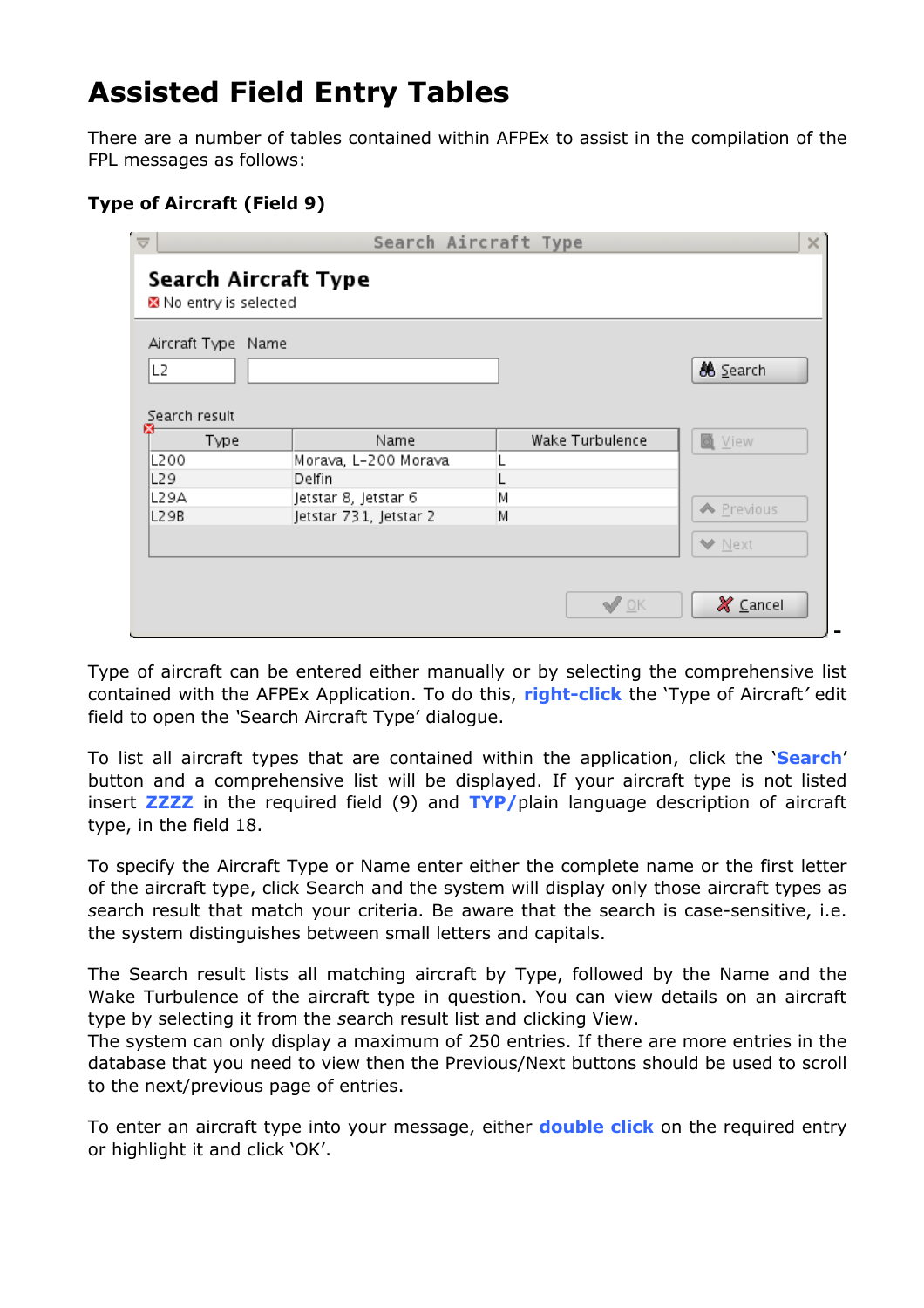#### **Departure/Destination/Alternate (Fields 13, 16)**

You can either enter the departure, destination and alternate aerodrome(s) Aerodrome Location indicator (ADID), or search for them using the comprehensive list contained within the AFPEx Application.

To use the "Search" function, right click in the relevant field on the FPL form (Departure, Destination, alternate etc) which will open the Search Aerodrome function.

#### Search Aerodrome

No entry is selected

| Aerodrome IATA<br>Search result | Name     |             |                          | <u>Search</u>       |
|---------------------------------|----------|-------------|--------------------------|---------------------|
| ₩<br>ADID                       | Name     | <b>IATA</b> | <b>FIR</b>               | <b>Q</b> View       |
| AGAF                            | AFUTARA  |             | ▲                        |                     |
| <b>AGAR</b>                     | ARONA    |             |                          |                     |
| AGAT                            | ATOIFI   |             |                          |                     |
| AGBA                            | BARAKOMA |             |                          | ← Previous          |
| <b>AGBT</b>                     | BATUNA   |             |                          |                     |
| AGEV                            | CEVA     |             | $\overline{\phantom{a}}$ | V Next              |
|                                 |          |             | $\sqrt{\mathbb{Q}}$ K    | $X \subseteq$ ancel |

To list all aerodromes within the database, click the "**Search**" button and a comprehensive list will be displayed.

To Specify an Aerodrome, enter the Aerodrome ID (ADID), the IATA code, Aerodrome name or first letter of either of these. Then by Clicking "**Search**" the application will display only the entries that match your search criteria.

Be aware that the 'Search' is case-sensitive. The Search result lists all matching aerodromes by *ADID*, followed by the Name*,* the IATA, and the FIR (if Applicable)*.* You can view further details on an aerodrome by selecting it from the Search result list and clicking View.

The system can only display a maximum of 250 entries. If there are more entries in the database that you need to view then the Previous/Next buttons should be used to scroll to the next/previous page of entries.

To enter the Aerodrome into your message, either **double click** on the required entry or highlight it and click "**OK**".

Should your airfield of choice not be listed then enter "**ZZZZ**" and enter the following **DEP/**plain language description of Departure airfield, **DEST/**plain language description of Destination airfield **ALTN/**plain language description of Departure airfield, into Field 18 of the FPL form.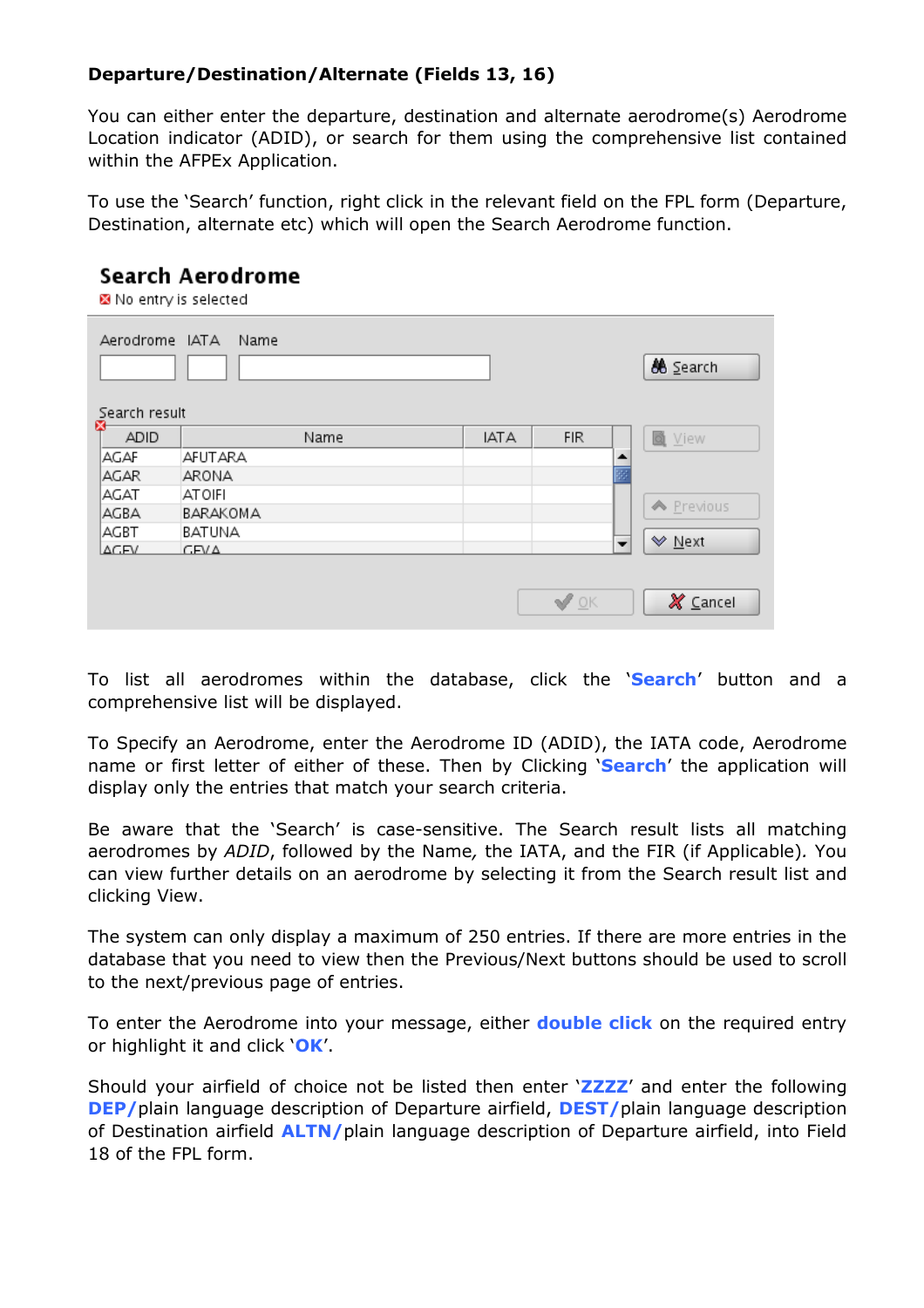#### **Flight Routeing (Route)**

IFR and Mixed IFR/VFR flight routing assistance as detailed in the SRD (Standard Routeing Document) has been included in the AFPEx Application. These can be found by going to 'File' and then selecting 'Search Preferential Routes' from the drop down list. This will display the following:

### Search Preferential Route

■ No entry is selected

| Aircraft ID<br>EGAA<br>Search result | EGBB | Departure Destination Name |                                   | <u>Search</u>           |
|--------------------------------------|------|----------------------------|-----------------------------------|-------------------------|
| ⊠<br>Name                            | Dep  | Dest                       | Route                             | 圖 View                  |
| EGAA – EGBB –   EGAA                 |      | EGBB                       | DCT LISBO DCT IOM L10 WAL CHASE3A |                         |
| IEGAA - EGBB -  IEGAA                |      | <b>EGBB</b>                | DCT LISBO DCT IOM L10 WAL CHASE1C |                         |
| EGAA - EGBB -   EGAA                 |      | EGBB                       | DCT LISBO DCT IOM CHASE1E         |                         |
|                                      |      |                            |                                   | ← Previous              |
|                                      |      |                            |                                   | <b>V</b> Next           |
|                                      |      |                            | $\sqrt{2}$ OK                     | $\boldsymbol{X}$ Cancel |

To select a specific route, enter the Departure and Destination ADID in the relevant fields and click OK. Any available route between these two Aerodromes will be displayed. To display the routes available in the SRD just click the "**Search**" button. This will display the entire list of routes available. To enter the required route into the FPL form, either **double click** on your selection, or highlight it and click "**OK**.

Once any route is selected and displayed in the FPL form, it can be amended manually by the user to meet their requirements.

#### **Other Information (Field 18)**

You may enter your information in any order, using the appropriate oblique strokes and AFPEx will automatically sort this information into the required order before transmission of the message. Should invalid data be entered in this field, then the Red  $\left[\frac{\mathbf{x}}{\mathbf{y}}\right]$  will remain displayed and the system will identify to the user the incorrect data that should be edited or deleted.

"**Control + e**" will check this information and display any errors at the top of the screen.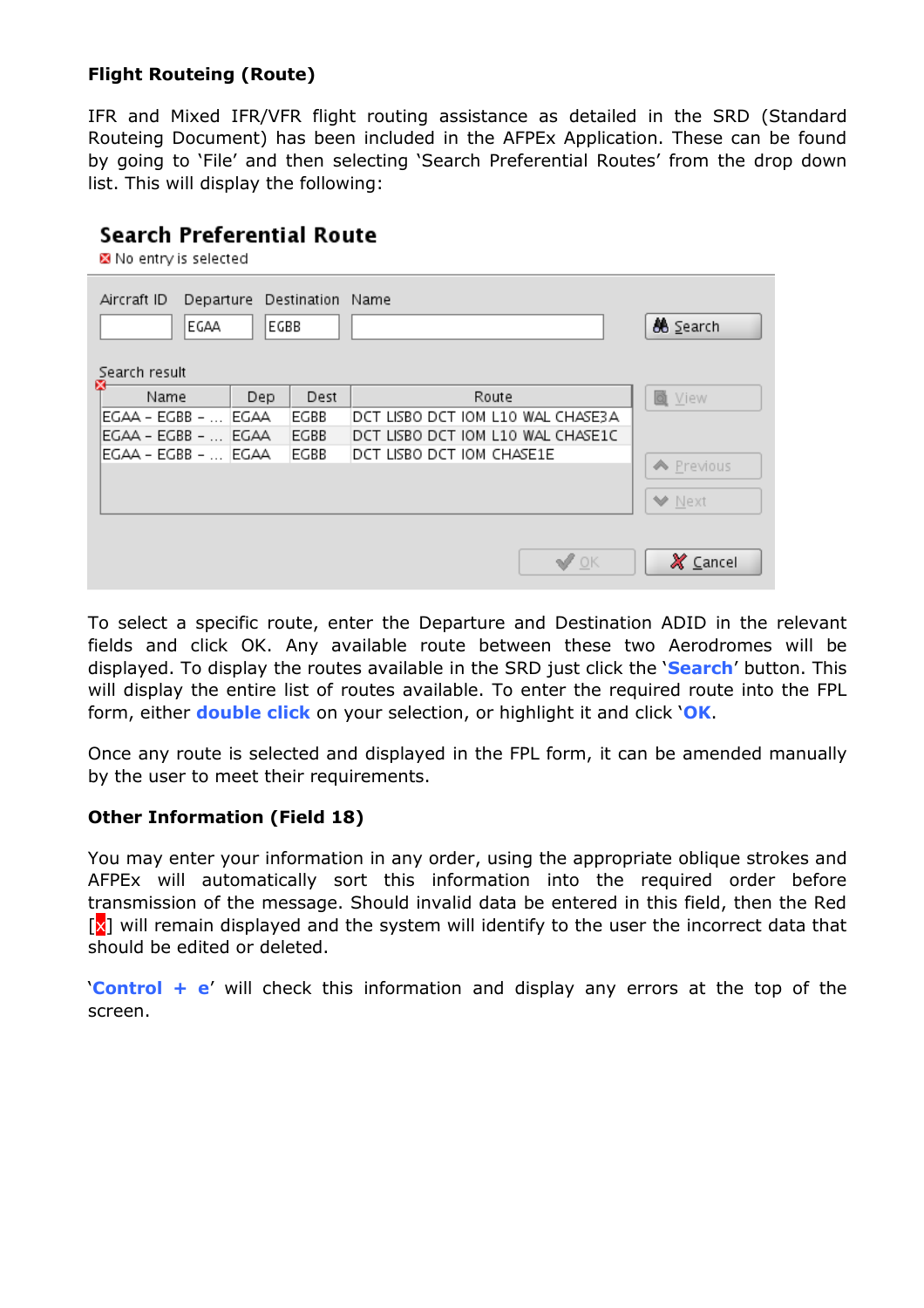### **Sending the Message**

#### **Flight Plan is complete**

No messages will be transmitted until all red  $[x]$ 's have been eliminated from the message form. This indicates that all mandatory fields have been correctly completed. It may be necessary to use "**Ctrl + e**" to validate but the system will tell you this.

#### **Store this Message**

Prior to sending the FPL (or other message type) you may wish to store this message for future use. To do this, click "**file**" and "**store**". Name your message and click "**OK**"

#### **Load this Message**

To use this stored message again, select the appropriate template from **ATS** section, click "**File**" and "**Load**", select stored message by highlighting and click "**OK**".

#### **Send the Message**

To send the message, click on the "**Send**" Icon ( ) located at the top left of the FPL form.

The message will then be shown in your Out folder under "**View**", "**Message Folders**". It will remain there for 30 days.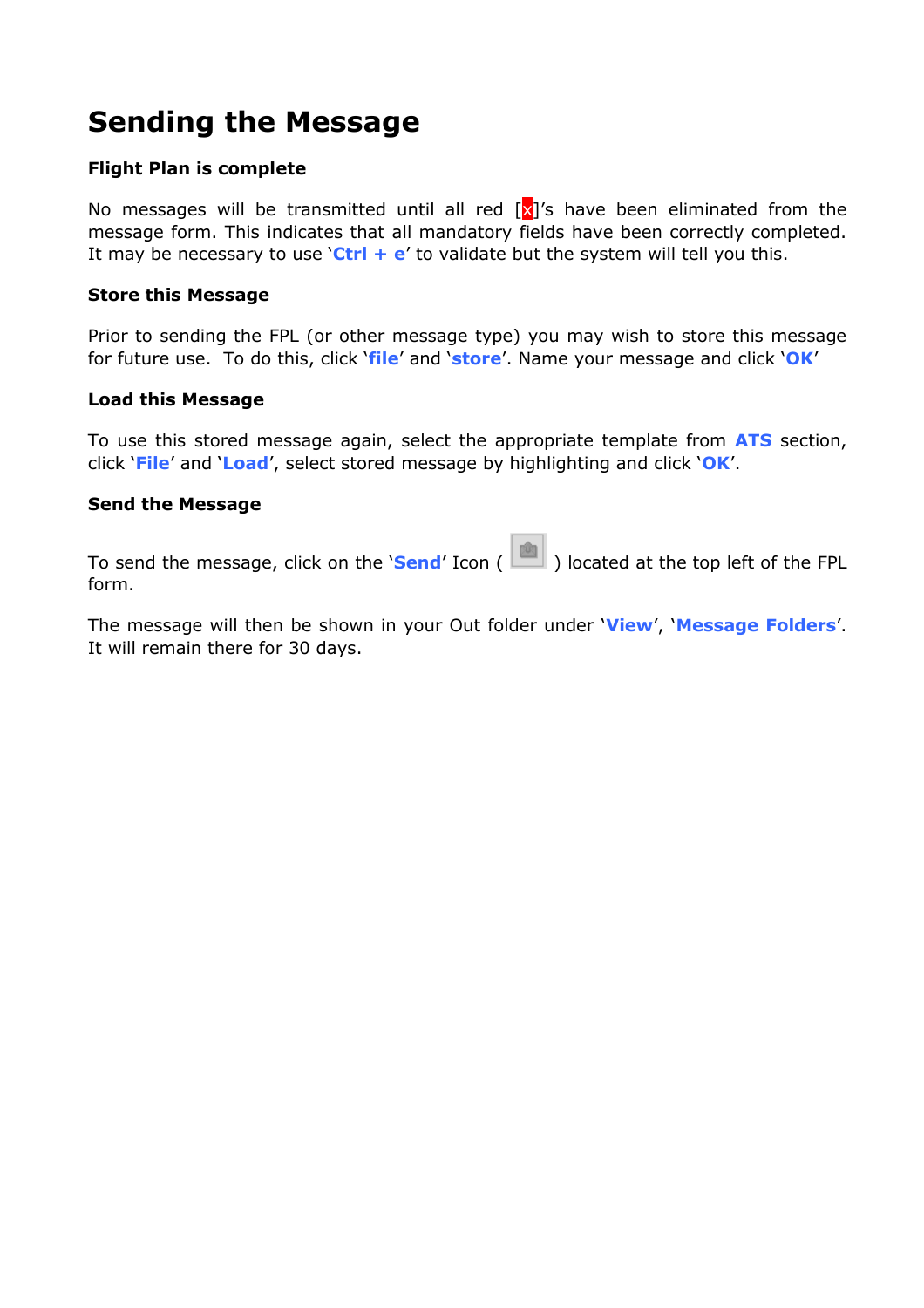### **Sending a Flight Related message**

Using the sent Flight Plan information, it is possible to create other messages related to that FPL, such as a DEP message. This saves time as the system will extract the required information and addressing from the FPL to construct a new message ready for editing and sending.

Select a FPL from Message folders or by using the retrieval function, click on the message to highlight, **right-click**, "**View**", **'File**" and "**Operate FPL as**"

For example, you send a FPL for an A/C departing from your airfield. When the A/C takes off you will want to send a departure message. Select related FPL message as described above and the following screen will appear:

| <b>Operate FPL As</b>                                                                                                                                         |
|---------------------------------------------------------------------------------------------------------------------------------------------------------------|
| <b>Operate FPL As</b>                                                                                                                                         |
| Select a message type.<br>FPL - ICAO Flight Plan<br>O DLA - Delay<br>C CHG - Change<br>C CNL - Flight Plan Cancellation<br>◯ DEP - Departure<br>ARR - Arrival |
| C CPL - Current Flight Plan<br><b>CEST</b> - Estimate<br>CCDN - Co-ordination<br>◯ ACP - Acceptance                                                           |
| ALR - Alerting<br>RCF - Radiocommunication Failure<br>SPL - Supplementary Flight Plan<br>RQS - Request Supplementary Flight Plan<br>RQP - Request Flight Plan |
| X Cancel<br>$\mathcal{N}$ OK<br>$\frac{1}{2}$ Help                                                                                                            |

Check the box next to the DEP message type and click "**OK**". AFPEx automatically displays a Departure message template containing all the required details ready to be edited and sent. All the message types shown above may be created using this function.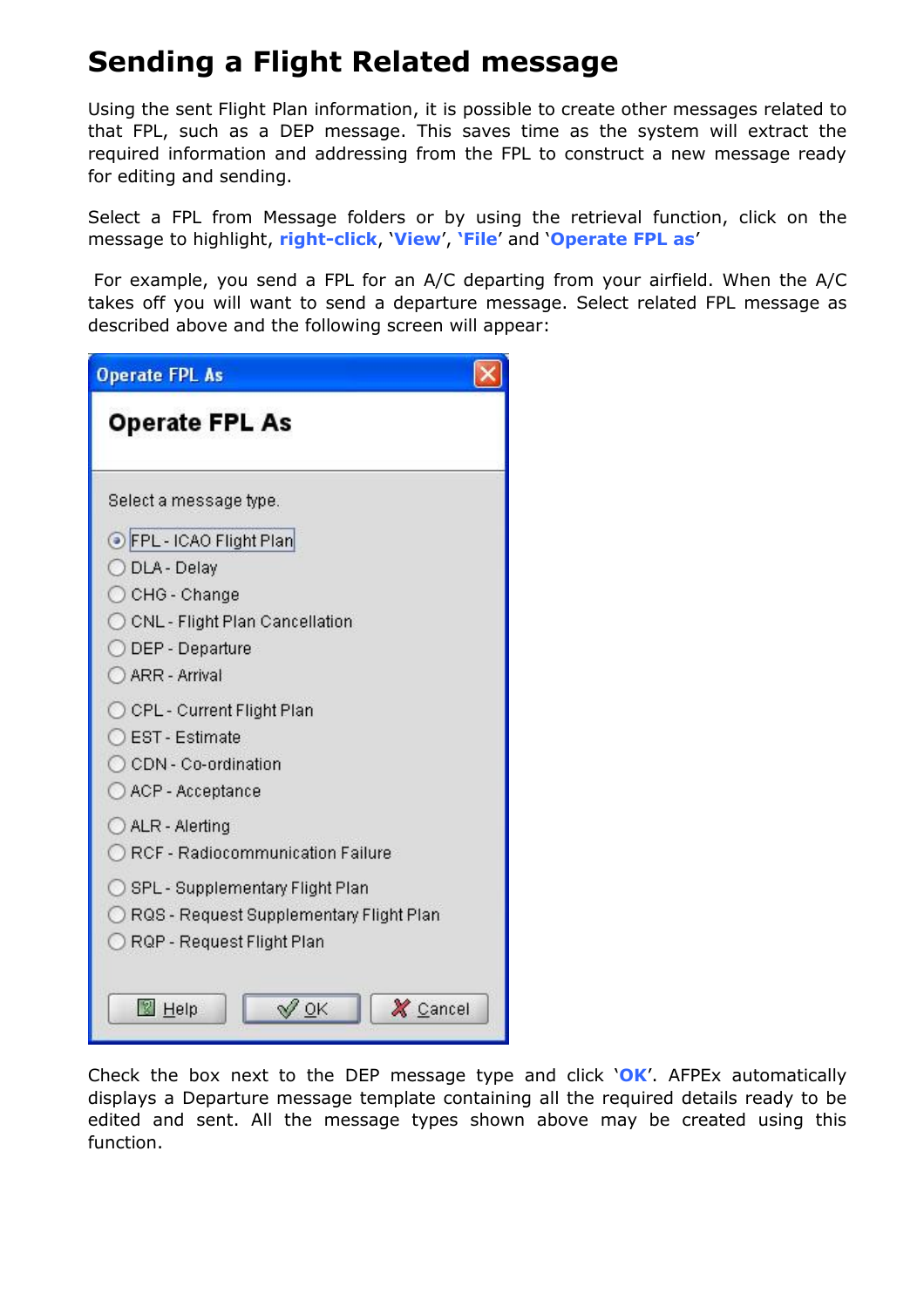## **Trouble shooting**

#### **User name or password Error**

Any entry will be checked against the user profile stored in the database on the server. If the user name or password is entered incorrectly and does not match the profile, the following "Pop Up" will appear:

#### **"Username and password do not match!"**

You will be allowed three attempts to login then the system will automatically lock you out. (As an additional security feature, you will **not** be notified that you have exceeded your login attempts). Should you be locked out of the AFPEx application, you should contact the AFPEx Helpdesk.

#### **Passphrase Error**

If one or more character(s) of the passphrase are entered incorrectly, the following "Pop Up" will appear:

#### **"Passphrase is not correct"**

The 'passphrase' is a security function that applies to certain user profiles (See AFPEx Operators Guide for more details). If you enter the passphrase incorrectly, then this error message will appear. As with the password, you will only get three attempts to enter your passphrase correctly with no indication that you have been locked out after the third failed attempt. Should you fail to enter the passphrase correctly three times you will need to contact the AFPEx Helpdesk to have it re-set.

### **Already Logged on**

If you attempt to log onto your AFPEx mailbox when you are already logged on, the following "Pop Up" will be displayed:

#### **"This user is already logged in. Do you want to login?**

If you select **yes**, the system will automatically force any other user currently logged in on the same login to be logged out allowing you to complete the login process. If you select **No** the login process will be aborted leaving the initial login connected. If you believe nobody else should be using your account and this error continues to occur it is recommended that a change of password is carried out. If it continues to occur then please notify the AFPEx helpdesk.

### **Auto Logout**

As an additional security feature, AFPEx will recognise if the User does not carry out any functions such as moving the Mouse or making any key strokes on their keyboard during their login session for a pre-determined period of time. Should this occur the user will be automatically logged out and the following "Pop Up" will be displayed and the user should log back into their AFPEx account:

#### **The session has been idle too long. You have been logged out"**